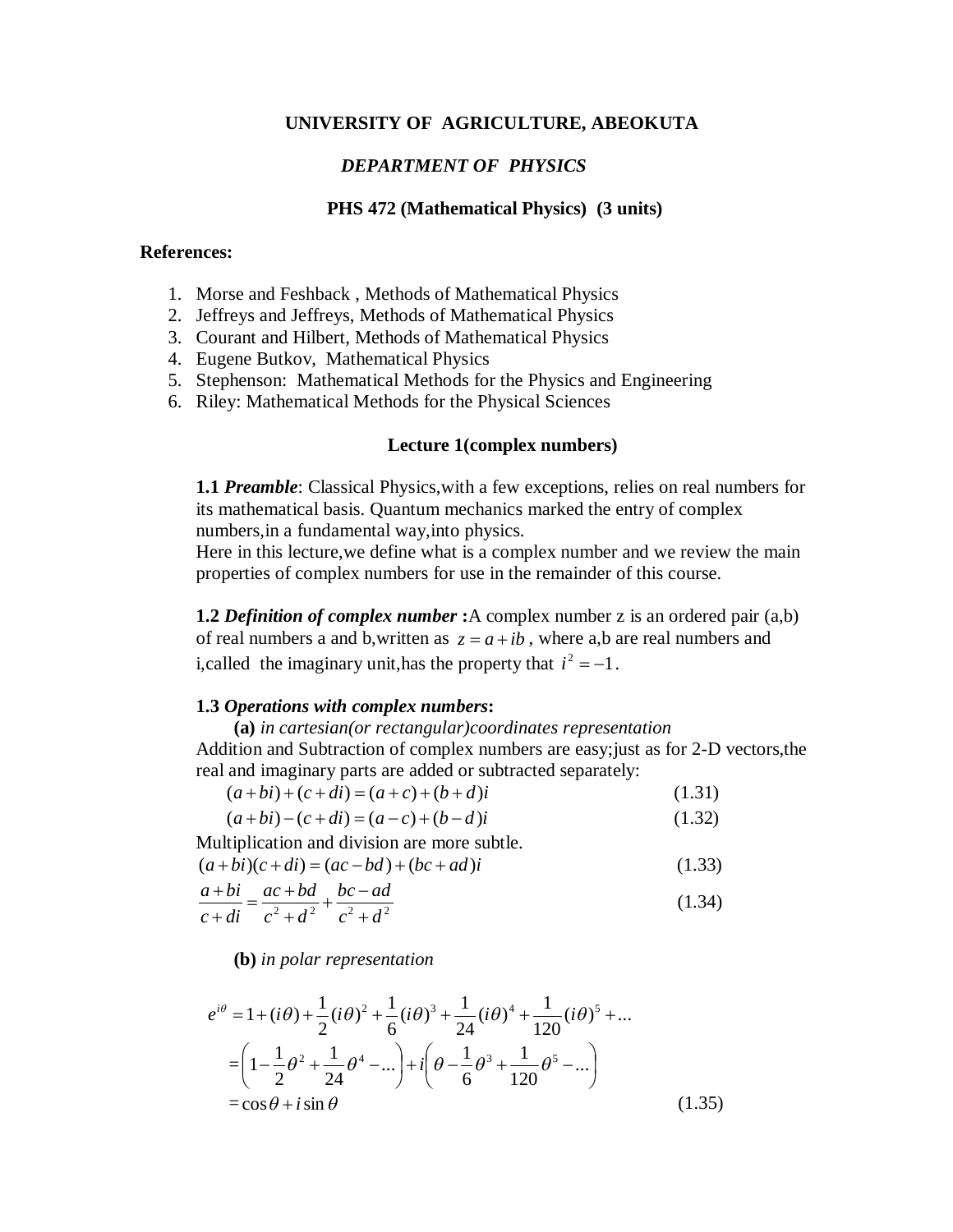#### **(c)** *Powers and Roots*

Consider  $z = a + bi = \text{Re}^{i\theta} = R\cos\theta + iR\sin\theta$  (1.36)

R is called the **modulus** or the absolute value of z, and  $\theta$  is called the **argument** of z. Note that  $\theta$  must be expressed in radians. Clearly, the n-th **power** of z is given by:

$$
z^{n} = (a + bi)^{n} = (\text{Re}^{i\theta})^{n} = R^{n} e^{in\theta}
$$
 (1.37)

Where by **de Moivre's** theorem,  $e^{in\theta} = \cos n\theta + i \sin n\theta$  (1.38) Similarly, the n-th **root** of z is given by:

$$
\sqrt[n]{z} = z^{\frac{1}{n}} = (a+bi)^{\frac{1}{n}} = (\text{Re}^{i\theta})^{\frac{1}{n}}
$$

$$
= R^{\frac{1}{n}} \left( e^{i\left(\frac{\theta+2k\pi}{n}\right)} \right) = R^{\frac{1}{n}} \left( \cos\left(\frac{\theta+2k\pi}{n}\right) + i\sin\left(\frac{\theta+2k\pi}{n}\right) \right)
$$

$$
k = 0,1,2,...n-1
$$
\n(1.39)

#### **1.4 Tutorial 1**

*1***.** Express each of the following operations as a complex number :

(a) 
$$
(3-2i)^3
$$
, (b)  $\left(\frac{1-i}{1+i}\right)^{10}$ , (c)  $\frac{(1+i)(2+3i)(4-2i)}{(1+2i)^2(1-i)}$ , (d)  $\frac{5}{3-4i} + \frac{10}{4+3i}$   
2. Express in polar form: (a)  $-2-2i$ , (b)  $3\sqrt{3}+3i$ 

- **3.** Express in Cartesian form : (a)  $[2(\cos 25^\circ + i \sin 25^\circ)][5(\cos 110^\circ + i \sin 110^\circ)],$  (b)  $(3 cis 44<sup>0</sup>)(2 cis 62<sup>0</sup>)$ 12*cis*16  $\mathcal{O}_{\mathcal{M}}$  or  $\mathcal{O}_{\mathcal{O}}$  $\mathbf{0}$ *cis cis cis*
	- 4. Express the function  $f(z) = \ln z$  in both (i) Cartesian and (ii) plane-polar coordinates.
	- 5. Obtain the 4 complex numbers, whose  $4<sup>th</sup>$  power is  $1+ i$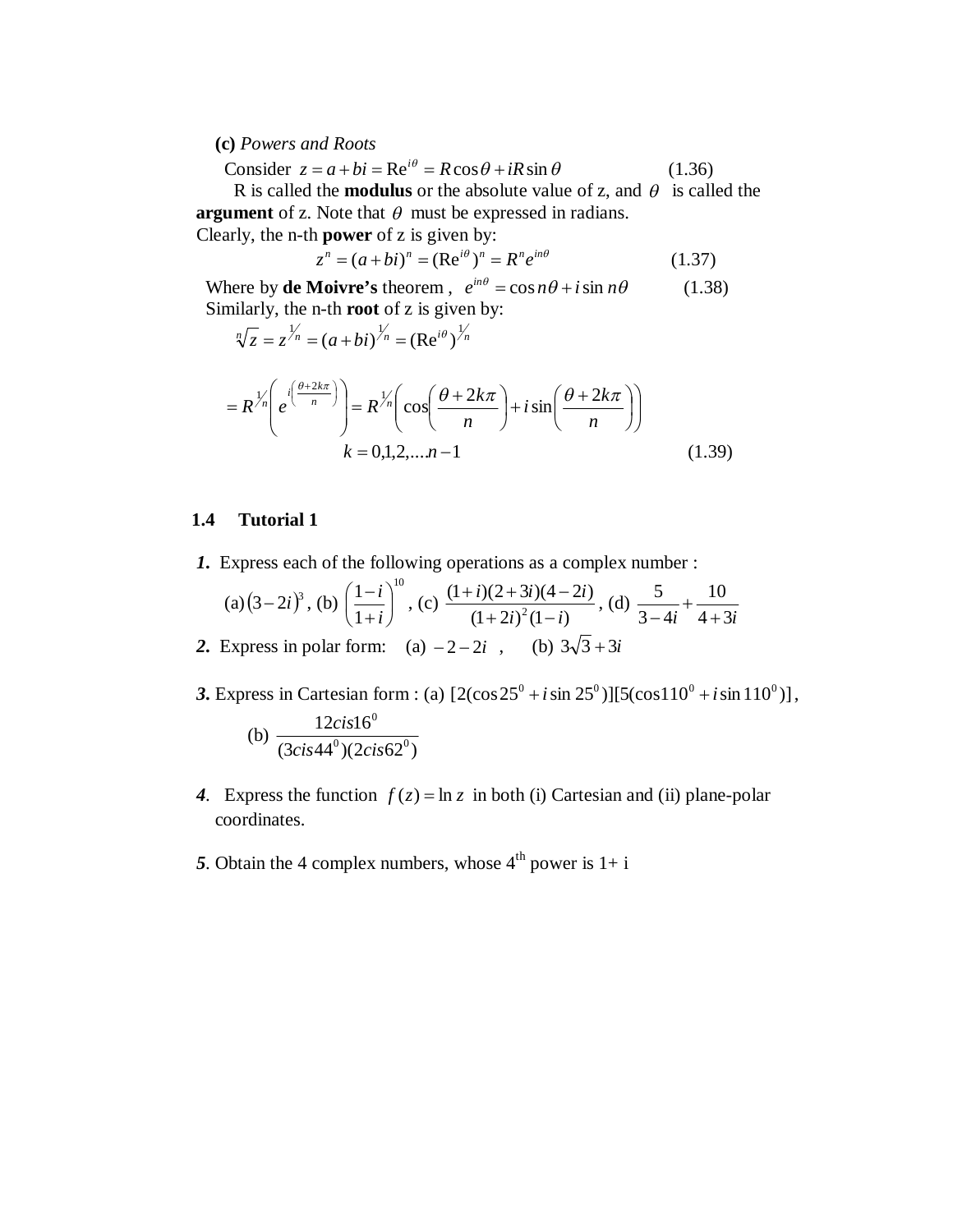#### **Lectu**r**e 2(Analytic function of complex variables)**

- **2.1 Definition of function of complex variables:** A function f(z) of complex variables is given by  $f(z) = U(x, y) + iV(x, y)$ ; where U and V are complex variables. For example, given  $f(z) = z^2 + 3z$ , it can be shown that:  $U = x^2 - y^2 + 3x$ ; and  $V = 2xy + 3y$
- **2.2 Definition of Analytic function**: A function  $f(z)$  is analytic in a domain D if  $f(z)$  is

(i) defined and (ii) differentiable at all points in D.

For example, given complex constants  $c_0, c_1, c_2, \dots, c_n$ ,

the polynomials  $f(z) = c_0 + c_1 z + c_2 z^2 + \dots + c_n z^n$  $c_0 + c_1 z + c_2 z^2 + \dots + c_n z^n$  are analytic in the entire complex plane.

#### **2.3 Cauchy-Riemann Equations (a test for analyticity of a Complex function)**

Given  $f(z) = U(x, y) + iV(x, y)$ ,  $f(z)$  is analytic in a domain D iff :

$$
U_x = V_y
$$
  
\n
$$
U_y = -V_x
$$
\n(2.31)

For example, Consider  $f(z) = z^2$ 

Clearly, it can be verified that:

 $U_x = 2x$ ,  $V_y = 2x$ ,  $\Rightarrow U_x = V_y$ 

and  $U_y = -2y$ ,  $V_x = 2y$ ,  $\Rightarrow U_y = -V_x$ 

which therefore  $\Rightarrow$  f is analytic.

## **2.4 Cauchy Integration Formula (a consequence of analyticity of a Complex function)**

Given C is a simple closed curvature in a domain D and let *a* be an interior

point to C; then 
$$
f(a) = \frac{1}{2\pi i} \oint_{c} \frac{f(z)}{z - a} dz
$$
 (2.41)

where the contour C is taken in the positive sense.

Note that : (i)  $f(z)$  is analytic at the point  $a$ ,

(ii) its derivatives of all orders are also analytical at the point *a*

In other words, 
$$
f^{(n)}(a) = \frac{n!}{2\pi i} \oint_c \frac{f(z)}{z - a} dz
$$
 (2.42)

Where n is the order of the derivative.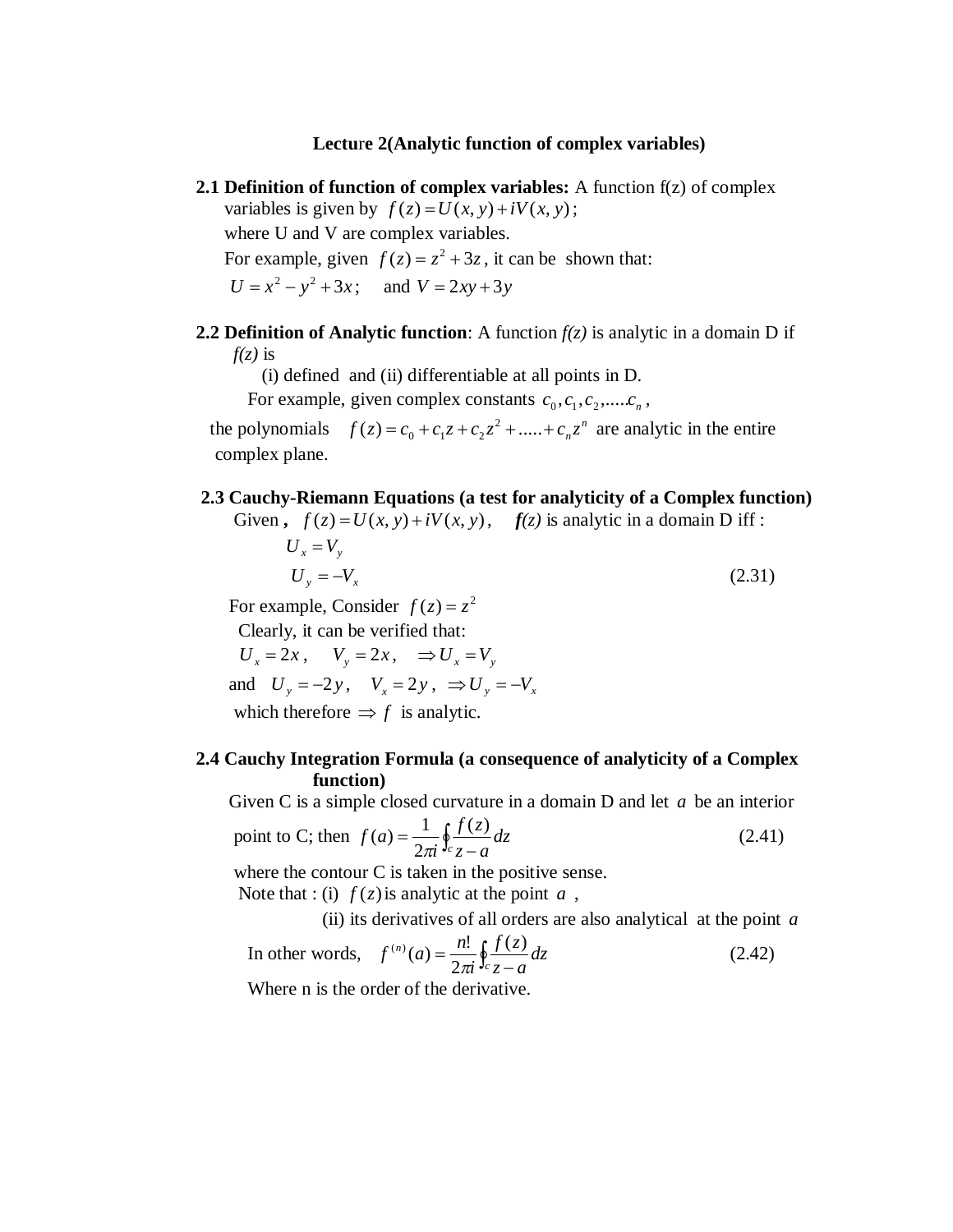# **2.5 Tutorial 2**

**1.** If  $f(z) = z^3$ , show that  $f(z)$  is analytic.

# *2***.** Use **Cauchy integral formula** to evaluate the following integrals :

(i) 
$$
\oint_{c} \frac{z}{2z+1} dz
$$
, (ii)  $\oint_{c} \frac{\sin z}{(z-\frac{\pi}{4})^2} dz$  where c is the circle  $|z|=2$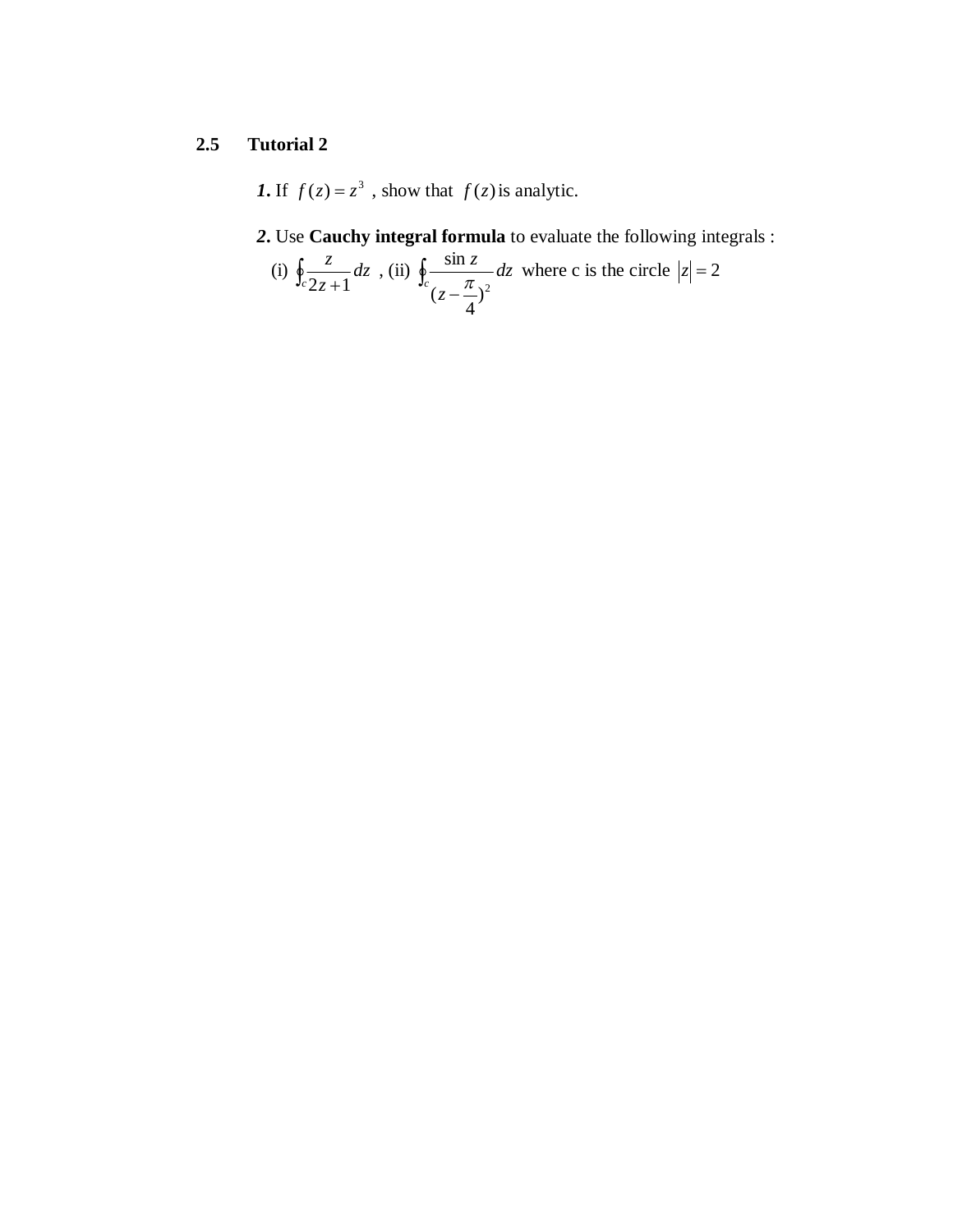#### **Lectu**r**e 3(Power Series of a complex function)**

**3.1 Definition of Power Series of a complex function:** A power series expansion or development of the function f(z) of complex variables is given by

$$
f(z) = \sum_{n=0}^{\infty} c_n (z - a)^n = c_0 + c_1 (z - a) + c_2 (z - a)^2 + \dots + c_n (z - a)^n + \dots \quad (3.1)
$$

i.e.  $f(z)$  is an infinite series of the form given in equation (3.1) where  $a, c_0, c_1, c_2, \dots, c_n, \dots$  are given complex numbers and z is a complex variable about *a* .

For example,  $f(z) = \frac{1}{z} = 1 + z + z^2 + z^3 + \dots$ 1  $(z) = \frac{1}{1} = 1 + z + z^2 + z^3 +$ <sup>-</sup>  $=\frac{1}{4}$   $=$   $1 + z + z^2 + z^2$ *z f z*

**3.2 Taylor series :** is a power series of the form given in equation (3.1) where

$$
c_n = \frac{f^n(a)}{n!} \tag{3.2}
$$

i.e. 
$$
f(z) = f(a) + f'(a)(z-a) + \frac{f''(a)}{2!}(z-a)^2 + \dots
$$
 (3.3)

#### **3.3 Tutorial 3**

*1*. Expand the following function in Taylor's series: *z f z* <sup>-</sup>  $=$ 1  $(z) = \frac{1}{z}$  around z = *i*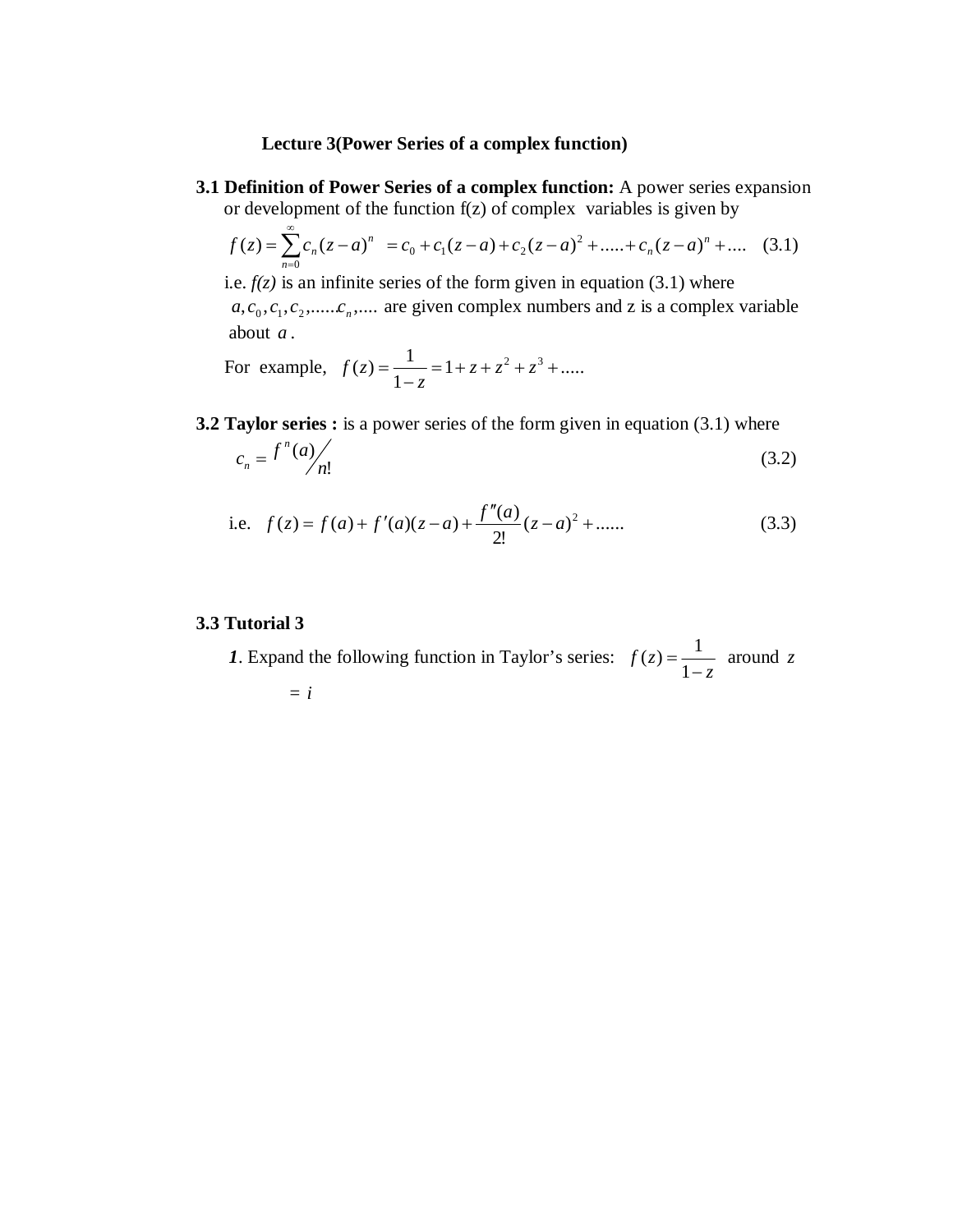#### **Lectu**r**e 4(Poles and Residue)**

**4.1 Singular Point:** A singular point of a function  $f(z)$  is a value at which  $f(z)$ fails to be analytic.

If  $f(z)$  is analytic everywhere in some region except at an interior point  $z=a$ , then  $z=a$  is called an isolated singularity of  $f(z)$ **.** 

For example, if  $f(z) = \frac{1}{(z-3)^2}$  $(z) = \frac{1}{z}$ - $=$ *z*  $f(z) = \frac{1}{(z-2)^2}$ , then,  $z = 3$  is an isolated singularity of

$$
f(z)
$$

**4.2 Poles:** Consider the function ;  $f(z) = \frac{\psi(z)}{\sqrt{z}}$ ,  $\phi(a) \neq 0$  $(z-a)$  $(z) = \frac{\phi(z)}{\phi(z)}$ ,  $\phi(a) \neq$ <sup>-</sup>  $=\frac{\varphi(x)}{a}$ ,  $\phi(a)$  $z - a$  $f(z) = \frac{\phi(z)}{(z-a)^n}, \phi(z)$ (4.21)

 $f(z)$  has an isolated singularity at  $z=a$  which is called a **pole** of order n. If  $n=1$ , the pole is often called a simple pole; if  $n=2$ , it is called a double pole,etc.

 For example, consider  $(z-3)^2(z+1)$  $(z) = \frac{z}{(z-3)^2(z+1)}$  $=$  $(z-3)^2(z)$  $f(z) = \frac{z}{z-2z^2}$ 

 $f(z)$  has a pole of order 2(or double pole) at  $z=3$ , and a pole of order 1(simple pole) at  $z = -1$ .

**4.3 Laurent's Series:** This is an extension of Taylor's series. Here *f(z)* is given as :

$$
f(z) = \left\{ \frac{a_{-n}}{(z-a)^n} + \frac{a_{-n+1}}{(z-a)^{n-1}} + \dots + \frac{a_{-1}}{(z-a)} \right\} + \left\{ a_0 + a_1(z-a) + a_2(z-a)^2 + \dots \right\} (4.31)
$$
  
{\text{Principal part}} \qquad \text{part} \qquad \text{angular part} \qquad \text{}

**4.4 Residue** :The coefficient  $a_{-1}$  in equation (4.31) is called the **residue** of  $f(z)$  at the pole *z=a*.

It is of considerable importance and can be found from the formula in equation  $(4.41)$  :

$$
a_{-1} = \lim_{z \to a} \frac{1}{(n-1)!} \frac{d^{n-1}}{dz^{n-1}} \left\{ (z-a)^n f(z) \right\} \tag{4.41}
$$

where n is the order of the pole.

**4.5 Residue Theorem:** This is given by equation (4.51) as:

$$
\oint_c \frac{dz}{(z-a)^n} = \begin{cases}\n0, n \neq 1 \\
2\pi i, n = 1\n\end{cases}
$$
\n
$$
\Rightarrow \oint_c f(z)dz = 2\pi i a_{-1}
$$
\n(4.51)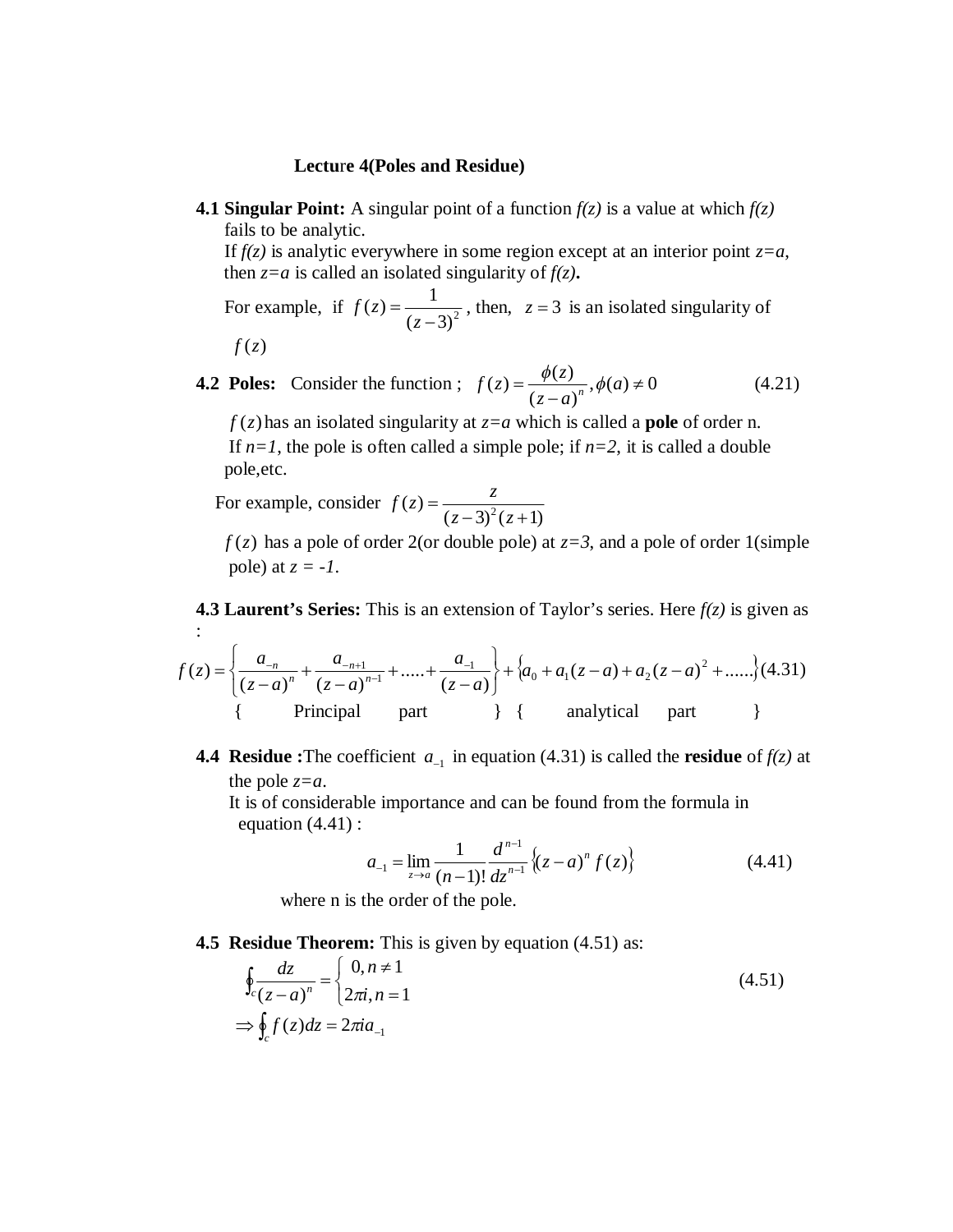#### **4.6 Tutorial 4**

 *1*. Find the **residues** at those **singular points** which lie inside the circle  $|z| = 2$ 

(i) 
$$
\frac{3z+6}{(z+1)(z^2+16)}
$$
, (ii)  $\frac{z^4}{z^2-iz+2}$ 

- **2.** Using **residue theorem**, evaluate  $\oint_{c} \frac{\partial \mathcal{L}}{(\mathcal{Z} \mathcal{L})}$  $-3z+$  $\int_{c}^{0.2z} \frac{dx}{(z-1)^3} dz$ *z*  $z^2 - 3z$ 3 2  $(z-1)$  $\frac{5z^2-3z+2}{(z^3)}dz$ , where c is the unit circle.
- **3.(a)** Express  $f(z) = \frac{z}{(z+2)^2}$ 3  $(z+2)$  $(z)$  $\ddag$  $=$ *z*  $f(z) = \frac{z^3}{z-2}$  as a **Laurent series** about the point  $z = -2$ ; (b) hence, or otherwise evaluate  $\oint_c \frac{z}{(z+1)^2}$ *dz z z* 2 3  $(z+2)$ where c is the circle

$$
|z|=2
$$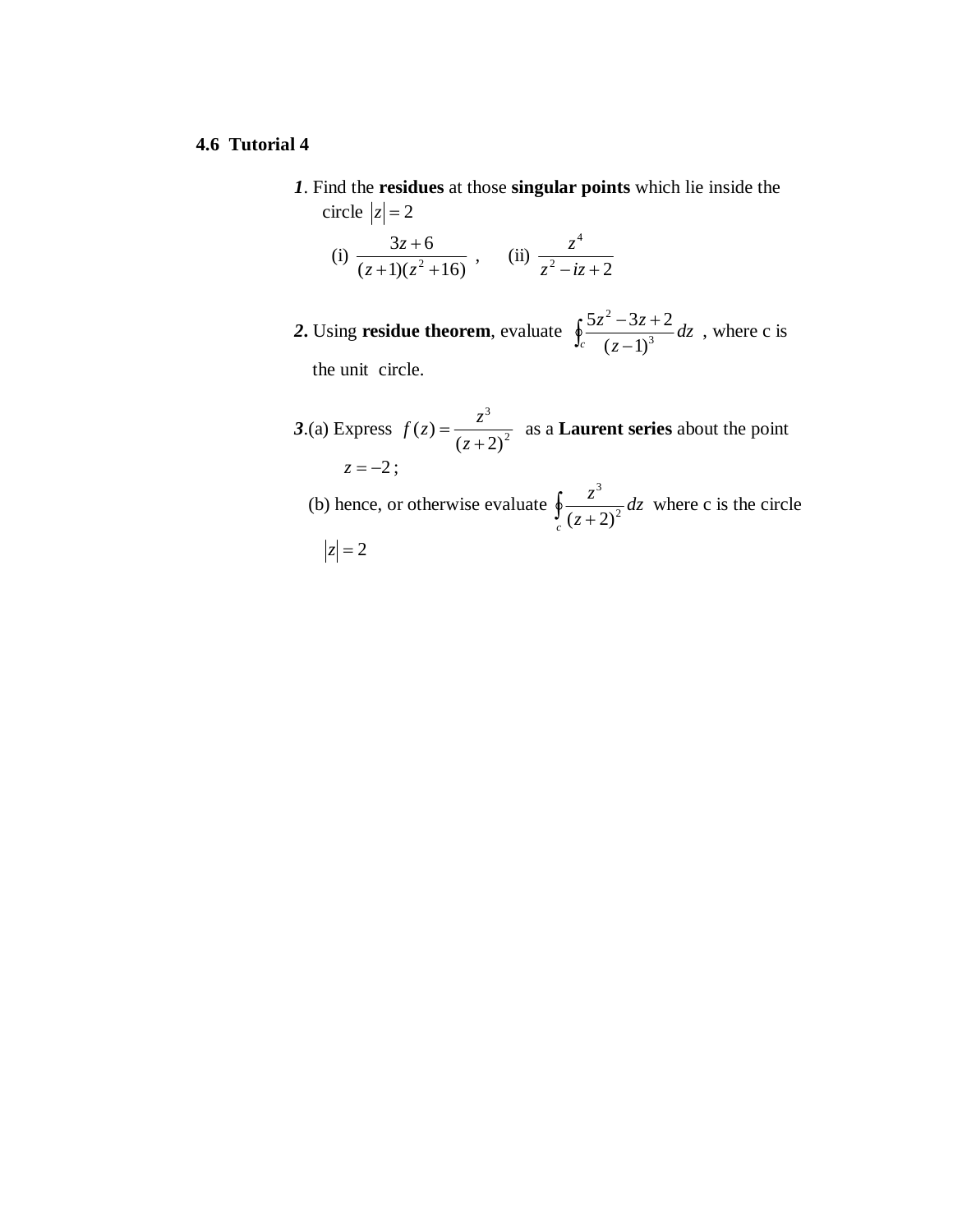#### **Lectu**r**e 5(Differential Equations)**

**5.1 Definition of Differential Equation :** A differential equation is an equation which involves at least 1 derivative of an unknown function.

Examples are: 
$$
\frac{dy}{dx} = \sin x
$$
 (5.11)  

$$
x \frac{dy}{dx} = y^2 + 1
$$
 (5.12)

 Many problems in Physics,chemistry,engineering,etc can be formulated in the form of differential Equations. Thus differential equations play an important role in the application of mathematics to Scientific problems.

#### **5.2 Illustrative examples of differential equations**

*(1) Rate of decay* of a radioactive substance is proportional to the amount present.

i.e. 
$$
\frac{dy}{dt} = ky
$$
 (5.21)

 where y is the amount of the radioactive substance present at time t and k is a constant.

 *(2) Newton's Law of cooling*states that the rate of change of temperature in a cooling body is proportional to the difference in temperature between the body and its surroundings.

i.e. 
$$
\frac{d\theta}{dt} = k(\theta - \theta_R)
$$
 (5.22)

where  $\theta_R$  is temperature of the surrounding and k is a constant.

*(3) Newton's Law of gravitation* states that the acceleration of a particle is inversely proportional to the square of the distance between the particle and the centre of the earth.

i.e. 
$$
\frac{d^2x}{dt^2} = \frac{k}{x^2}
$$
 (5.23)

**5.3 Basic Concepts of Partial Differential Equation(P.D.E.)**

*(1) Definition* **:** A p.d.e. is any equation of the type:

$$
F(x, y, z, \dots u, u_x, u_y, \dots u_{xx}, u_{xy}, \dots) = 0
$$
\n(5.31)

Which involves *several independent variables* x,y,…….*one dependent*

*variable* u, and *some* of its p.d.  $u_x = \frac{du}{2}$ ,... *x*  $u_x = \frac{\partial u}{\partial x}$  $=\frac{\partial u}{\partial x}, \dots \quad u_{xx} = \frac{\partial^2 u}{\partial x^2}$ 2 *x*  $u_{xx} = \frac{\partial^2 u}{\partial x^2}$ 

*(2) Order* is the order of the highest derivative in the equation. Consider the following examples :

(i) 
$$
\frac{\partial^2 u}{\partial x \partial y} = 2x - y
$$
 is a p.d.e of order 2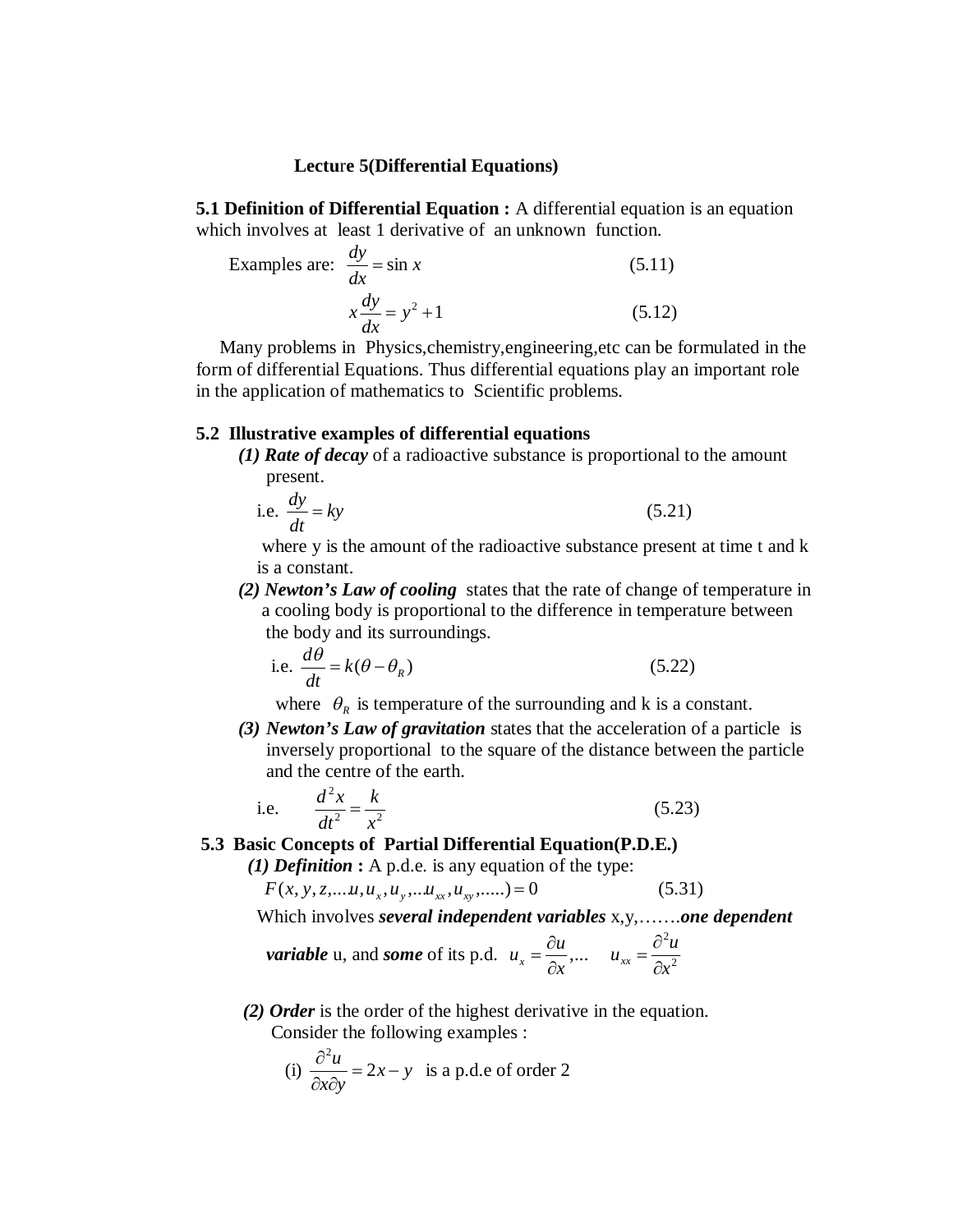(ii) 
$$
y \left( \frac{\partial u}{\partial x} \right)^2 = \sin y
$$
 is a p.d.e. of order 1

(3) *Linear* **:**A p.d.e. is linear if it is of  $1<sup>st</sup>$  degree in the dependent variable and its partial derivative.

An example  $\frac{\partial u}{\partial t} = 4 \frac{\partial u}{\partial x^2}$ 2 4 *x u t u*  $\partial$  $=4\frac{\partial}{\partial}$  $\partial$  $\frac{\partial u}{\partial x} = 4 \frac{\partial^2 u}{\partial y^2}$  is linear, and of 2<sup>nd</sup> order.

*(4) Homogeneous***:** each term of a p.d.e. contains either the dependent variable or one of its

Derivatives ; otherwise nonhomogeneous.

Consider the example 
$$
a_1 \frac{\partial^2 y}{\partial x^2} + a_2 \frac{\partial y}{\partial x} + a_3 y = f(x)
$$
 (5.32)

Where  $a_1, a_2, a_3$  are real constants, and  $a_1 \neq 0$ 

If  $f(x) = 0$ , the equation (5.32) is said to be homogeneous.

## **5.4 Tutorial 5**

*1.* Determine whether each of the following partial differential equations is *linear* or *non-linear*.

 State the order of each equation and name the *dependent* and *independent* variables

(i) 
$$
\frac{\partial \varphi}{\partial t} = 4 \frac{\partial^2 \varphi}{\partial x^2}
$$
 (ii)  $v \frac{\partial^2 v}{\partial r^2} = rst$  (iii)  $\left(\frac{\partial z}{\partial u}\right)^2 + \left(\frac{\partial z}{\partial v}\right)^2 = 1$   
(iv)  $x^2 \frac{\partial^2 R}{\partial y^2} = y^3 \frac{\partial^2 R}{\partial x^2}$  (v)  $\frac{\partial^2 \varphi}{\partial x^2} + \frac{\partial^2 \varphi}{\partial y^2} + \frac{\partial^2 \varphi}{\partial z^2} = 0$ 

- *2***.** For each of the following partial differential equations state :
	- (a) the *dependent* variable(s);
	- (b) the *independent* variable(s);
	- (c) the *order* of the equation;
	- (d) the *degree* of the equation;
	- (e) whether the equation is *linear* or *non-linear***;**
	- (f) whether the equation is *homogeneous* or *non-homogeneous*.

(i) 
$$
\frac{\partial z}{\partial r} + \frac{\partial z}{\partial s} = \frac{1}{z^2}
$$
, (ii)  $\psi \frac{\partial \psi}{\partial x} = \frac{\partial^3 \psi}{\partial y^3}$ , (iii)  $\frac{\partial^2 y}{\partial t^2} - 4 \frac{\partial^2 y}{\partial x^2} = x^2$ ,  
(iv)  $\frac{\partial^2 \phi}{\partial x^2} + 2 \frac{\partial^2 \phi}{\partial x \partial y} + \frac{\partial^2 \phi}{\partial y^2} = 0$ , (v)  $(x^2 + y^2) \frac{\partial^2 T}{\partial x^2} = \frac{\partial^2 T}{\partial x^2} + \frac{\partial^2 T}{\partial y^2}$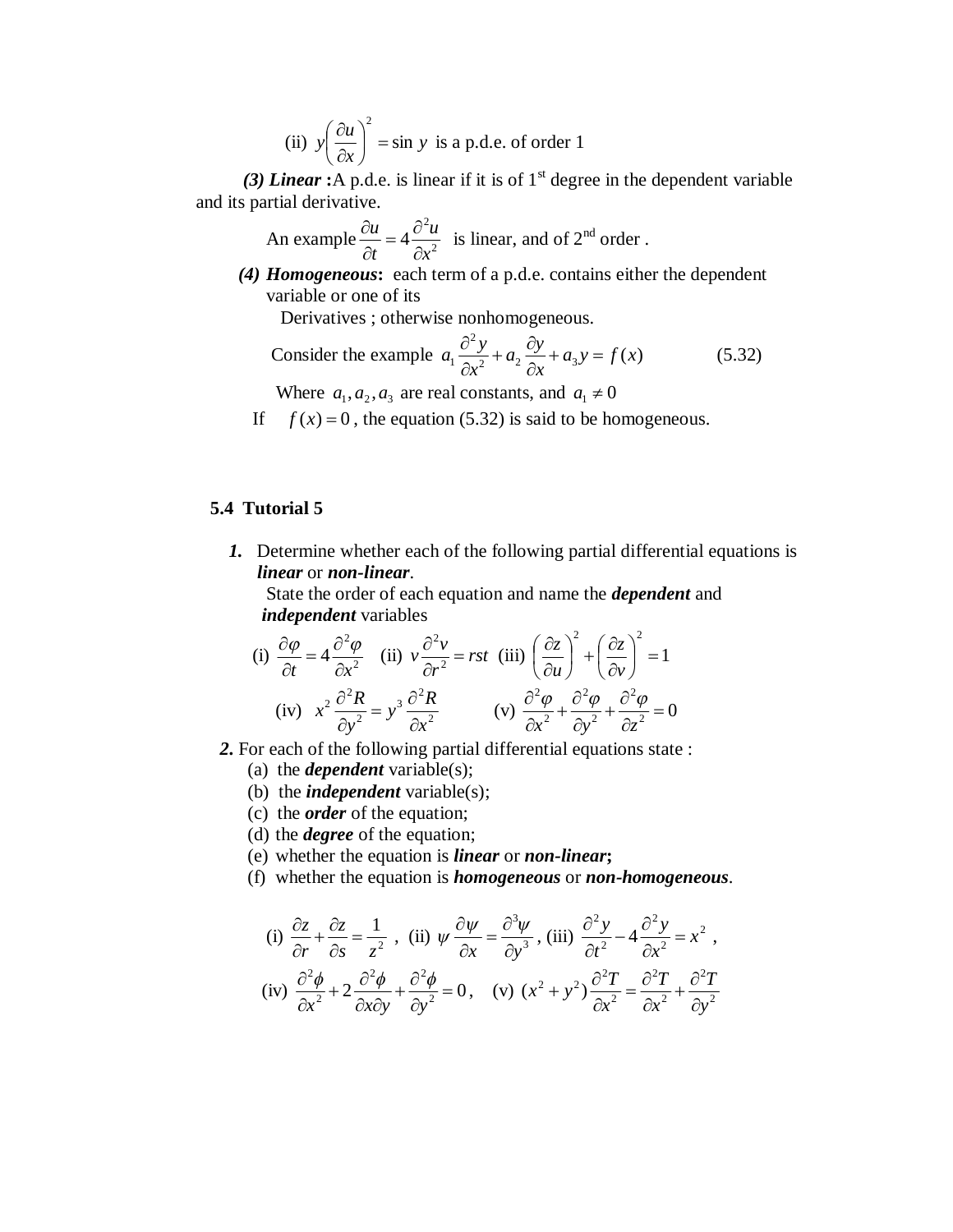# **Lectu**r**e 6(Classification of Partial Differential Equations)**

An equation of the form :  $A\phi_{xx} + B\phi_{xy} + C\phi_{yy} = F(x, y, \phi, \phi_x, \phi_y)$  (6.1) is said to be :

$$
\text{Elliptic if}: B^2 - 4AC < 0 \tag{6.2}
$$

**Parabolic if:** 
$$
B^2 - 4AC = 0
$$
 (6.3)

**Hyperbolic if:** 
$$
B^2 - 4AC > 0
$$
 (6.4)

Note that A,B,C may be functions of x and y and the type of equation (6.1) may be different in different parts of the xy-plane. For example, consider equation (6.5) :

$$
\frac{\partial^2 \phi}{\partial x^2} + \frac{\partial^2 \phi}{\partial y^2} = 0
$$
\nClearly,  $A = 1, B = 0, C = 1$   
\nThus,  $B^2 - 4AC = -4$   
\n $\Rightarrow$  equation (6.5) is *elliptic*

## **Tutorial 6**

 **1.** Classify each of the following equations as *elliptic,hyperbolic or parabolic*.

(i) 
$$
\frac{\partial^2 \phi}{\partial x^2} - \frac{\partial^2 \phi}{\partial y^2} = 0
$$
 (ii)  $\frac{\partial u}{\partial x} + \frac{\partial^2 u}{\partial x \partial y} = 4$  (iii)  $\frac{\partial^2 z}{\partial x^2} - 2 \frac{\partial^2 z}{\partial x \partial y} + 2 \frac{\partial^2 z}{\partial y^2} = x + 3y$   
\n(iv)  $x^2 \frac{\partial^2 u}{\partial x^2} + 2xy \frac{\partial^2 u}{\partial x \partial y} + y^2 \frac{\partial^2 u}{\partial y^2} = 0$   
\n(v)  $(x^2 - 1) \frac{\partial^2 u}{\partial x^2} + 2xy \frac{\partial^2 u}{\partial x \partial y} + (y^2 - 1) \frac{\partial^2 u}{\partial y^2} = x \frac{\partial u}{\partial x} + y \frac{\partial u}{\partial y}$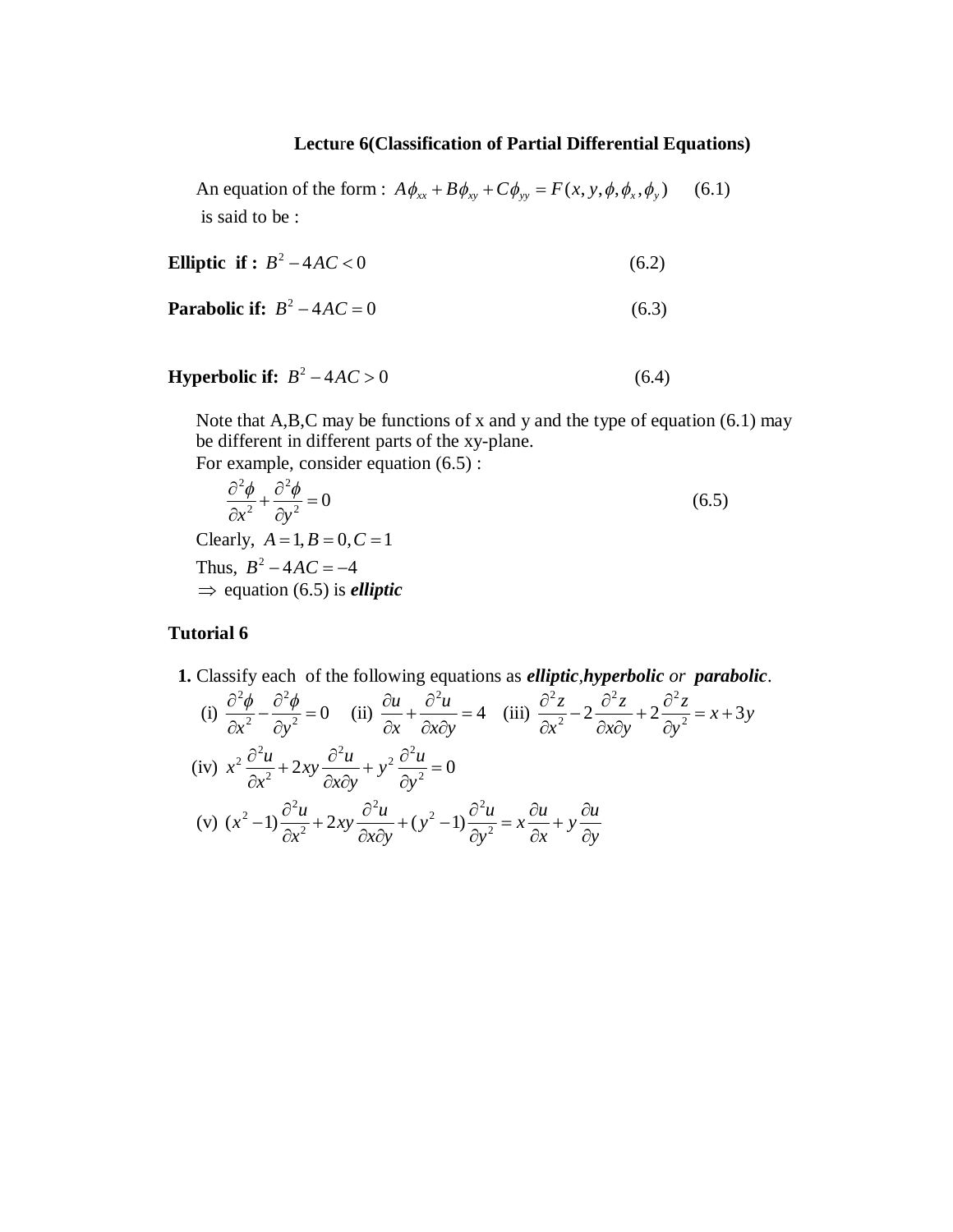# **Lectu**r**e 7(Important Linear Partial Differential Equations of the 2nd Order)**

**7.1 Wave Equation :** This is of the form given in equation (7.11) :

In 1-D, 
$$
\frac{\partial^2 \phi}{\partial t^2} = c^2 \frac{\partial^2 \phi}{\partial x^2}
$$
 (7.11)

In 3-D, 
$$
\frac{\partial^2 \phi}{\partial t^2} = c^2 \frac{\partial^2 \phi}{\partial r^2} = c^2 \nabla^2 \phi
$$
 (7.12)

Where  $\phi = \phi(r,t)$  and  $\nabla^2 = \frac{\partial}{\partial r^2} = \left(\frac{\partial}{\partial r^2}, \frac{\partial}{\partial r^2}, \frac{\partial}{\partial z^2}\right)$ J  $\setminus$  $\overline{\phantom{a}}$  $\setminus$ ſ  $\partial$  $\partial$  $\partial$  $\partial$  $\partial$  $=\left(\frac{\partial}{\partial x}\right)^2$  $\partial$  $\nabla^2 = \frac{\partial^2}{\partial r^2} = \left(\frac{\partial^2}{\partial r^2}, \frac{\partial^2}{\partial r^2}, \frac{\partial^2}{\partial r^2}\right)$ 2 2 2 2 2 2  $2=\frac{\partial^2}{\partial^2}=\left(\frac{\partial^2}{\partial^2},\frac{\partial^2}{\partial^2},\right)$  $r^2$   $(\partial x^2$   $\partial y^2$   $\partial z$ 

Note that  $\phi$  may be a scalar or a vector as it occurs in *electromagnetic waves .*

**7.2 Helmholtz equation :** Consider the wave equation (7.12).

If the time dependence of  $\phi = \phi(r,t)$  is of the form :

$$
\phi(\overline{r},t) = U(\overline{r})e^{\pm i\omega t} \tag{7.21}
$$

Then, equation (7.12) reduces to :  
\n
$$
(\nabla^2 + k^2)U(\overline{r}) = 0
$$
\n(7.22)

Where 
$$
k^2 = \frac{\omega^2}{c^2}
$$
 (7.23)

An example is the *time-independent Schrodinger equation* in Quantum Mechanics.

**7.3 Heat Equation or Diffusion Equation :** This is of the form given in equation( $7.31$ ) as :

In 1-D, 
$$
\frac{\partial \phi}{\partial t} = c^2 \frac{\partial^2 \phi}{\partial x^2}
$$
 (7.31)

In 3-D, 
$$
\frac{\partial \phi}{\partial t} = c^2 \frac{\partial^2 \phi}{\partial r^2} = c^2 \nabla^2 \phi
$$
 (7.32)

Where 
$$
\phi = \phi(\overline{r}, t)
$$
 (7.33)

# **7.4 Laplace Equation :**This is of the form given in equation (7.41) as:  $\nabla^2 \phi = 0$  (7.41)

Note that  $\phi = \phi(\bar{r})$  is the potential equation.

 $\phi$  can represent the following potentials:

- (i) *electric potential* at any point where there is *no charge*
- (ii) *gravitational potential* at a point where there is *no mass* present
- (iii) *the temperature*  $T(\bar{r}, t)$  in the *steady-state*, inside a conductor where there is no source or sink of Heat.
- **7.5 Poisson Equation :**This is of the form given in equation (7.51) as:

$$
\nabla^2 \phi = f(\bar{r}) \neq 0 \tag{7.51}
$$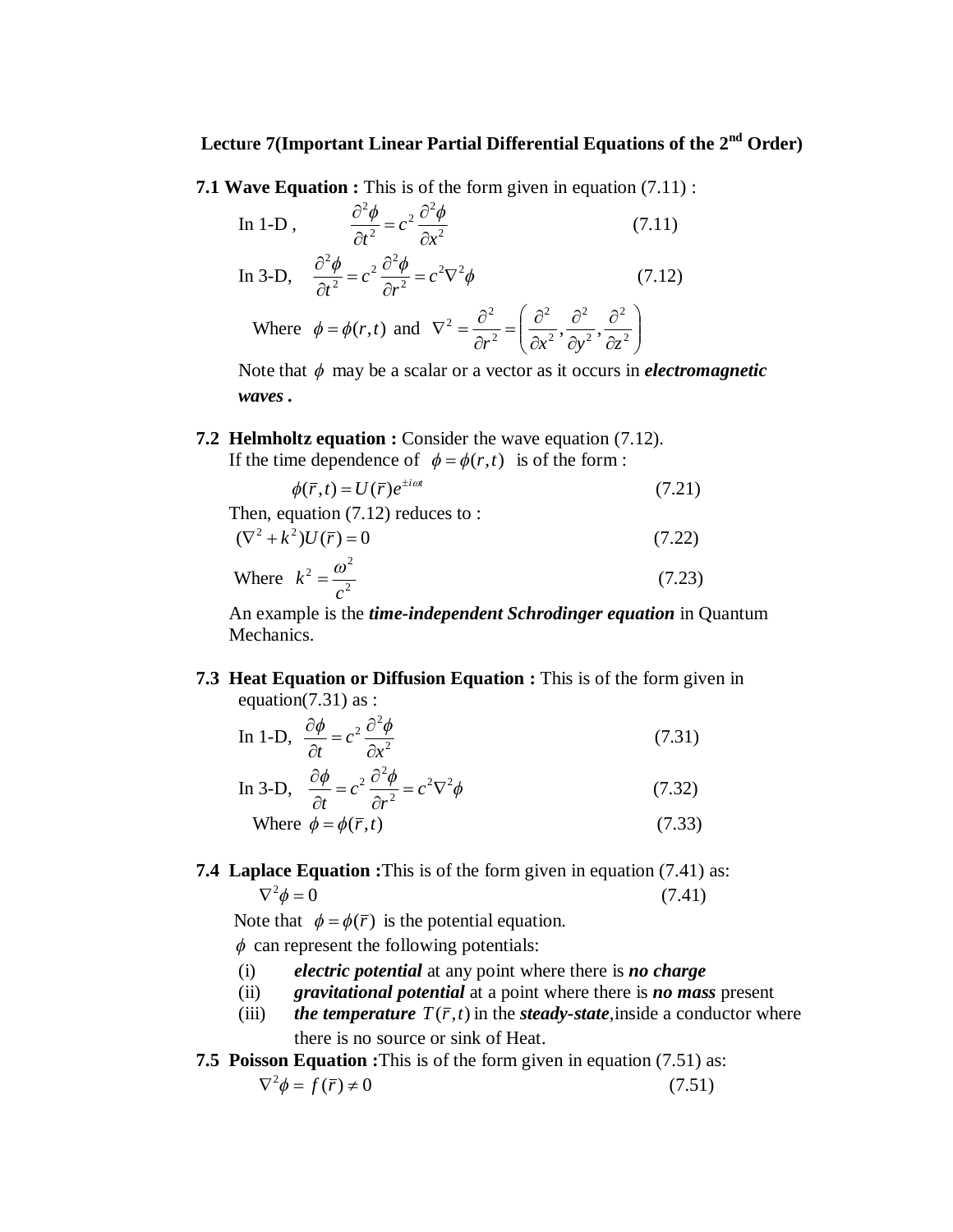#### **7.6 Tutorial 7**

*1* Show that: (i) the **Heat equation** is parabolic. (ii) the **wave equation** is Hyperbolic, (iii) the **Laplace equation** is elliptic, (iv) the **Triconi equation** :  $y\phi_{xx} + \phi_{yy} = 0$  is of mixed type(elliptic in the upper half-plane and hyperbolic in the lower half-plane).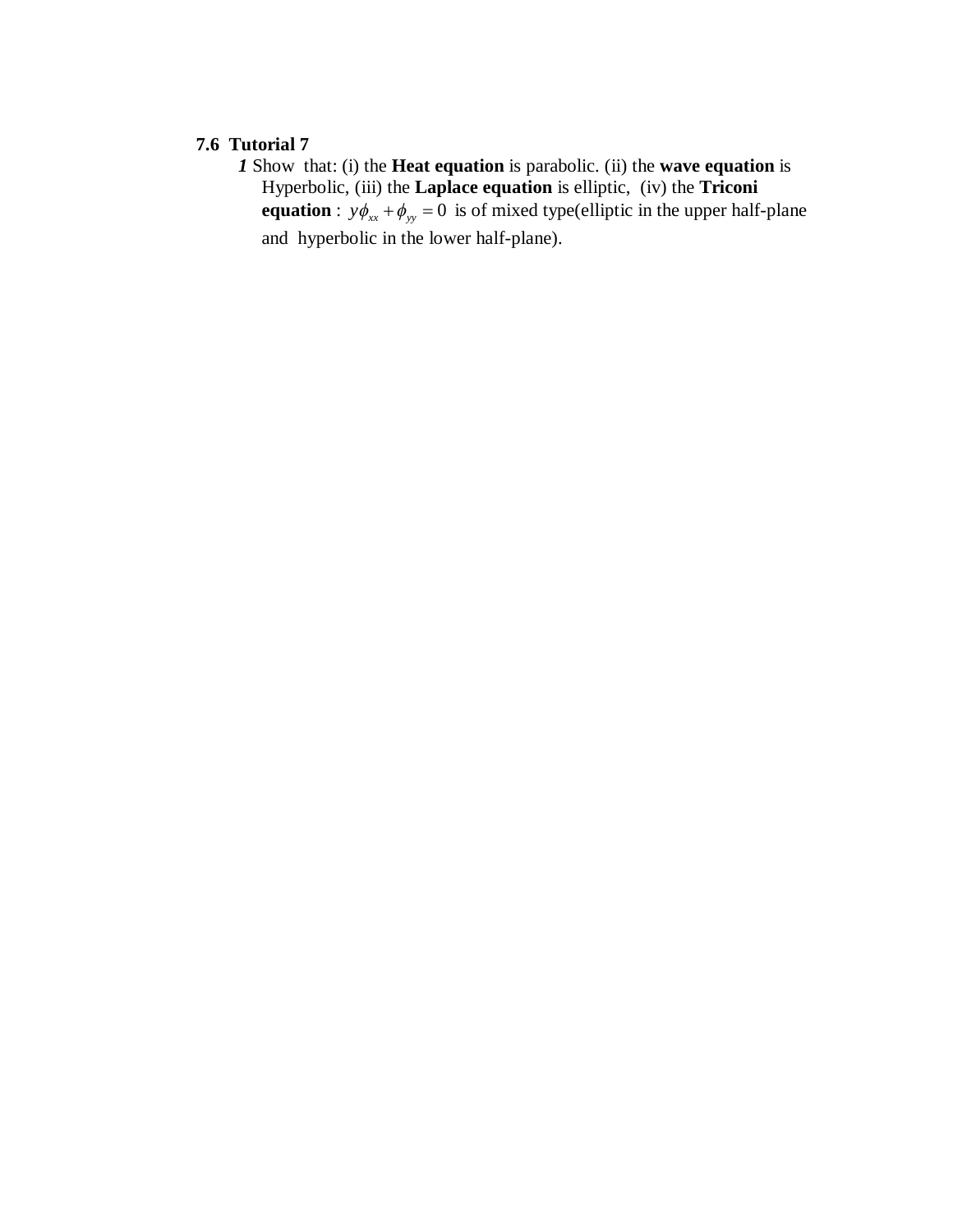#### **Lectu**r**e 8(Solution of Partial Differential Equations )**

**8.1 Definition of solution :** A function  $\phi(x, y, \ldots)$  is said to be a solution of a Partial Differential Equation if when substituted into the p.d.e., it yields an identity in the independent variable . That is, it satisfies the equation identically.

## **8.2 Types of solution :**

- (a) *general solution* : one which contains a number of arbitrary independent functions equal to the order of the equation.
- (b) *particular solution* : one which can be obtained from the general solution by particular choice of the arbitrary function.
- (c) *singular solution* :is one which cannot be obtained from the general solution by particular choice of the arbitrary function.

#### **8.3 Tutorial 8**

- *1***.** Stating the arbitrariness thereof, solve (i)  $\psi_{xx} = 0$ ; (ii)  $\psi_{x} = 2xy\psi$ 
	- 2. The function  $\psi(x, y)$  obeys the Laplace equation,

$$
\frac{\partial^2 \psi}{\partial x^2} + \frac{\partial^2 \psi}{\partial y^2} = 0
$$

Show whether or not  $\psi = x^3 - 3xy^2$  is a solution.